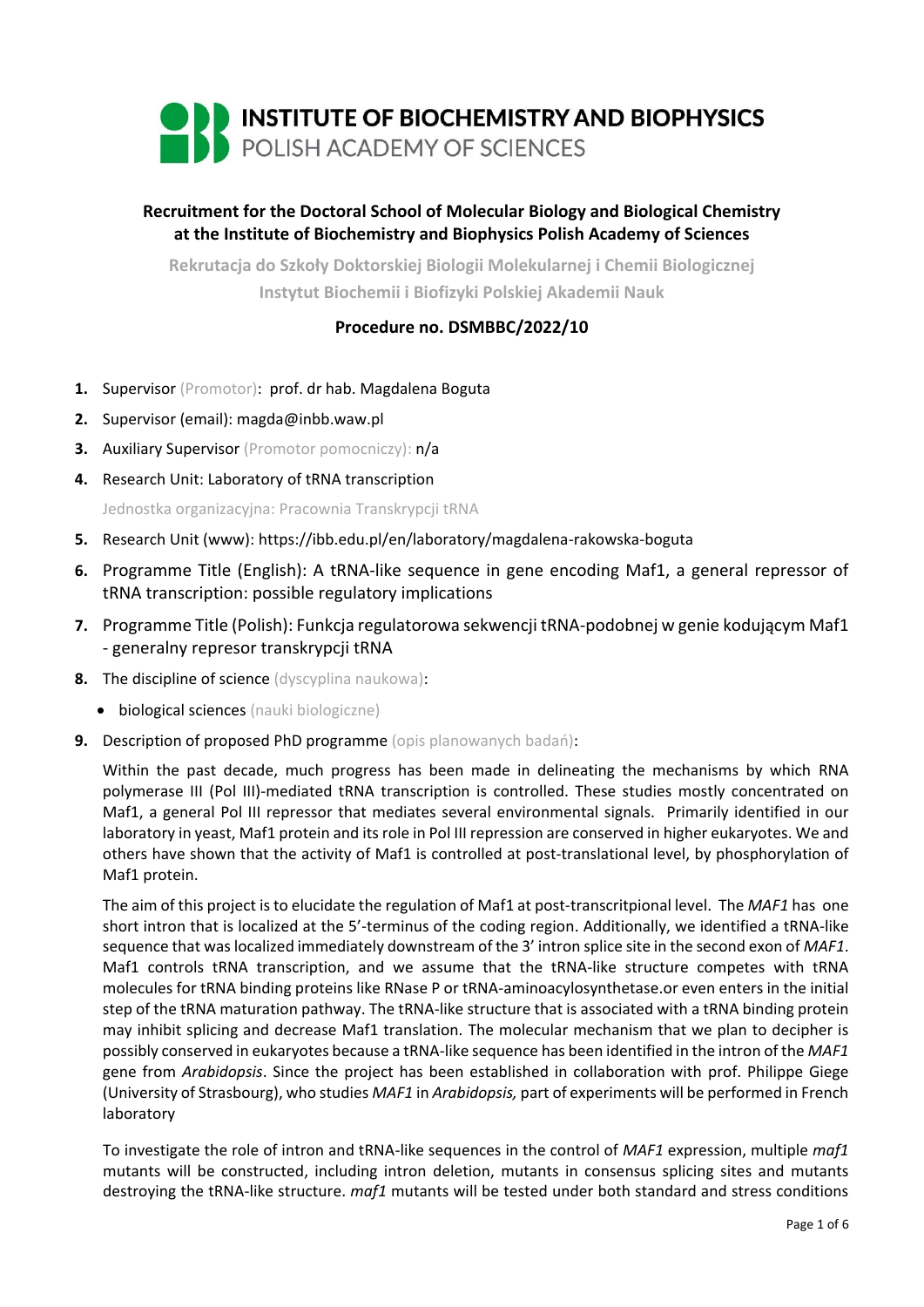for their growth phenotype, the activity of Pol III transcription, the levels of *MAF1* pre-mRNA and mature mRNA and the amount of Maf1 protein.

Next, the student will examine whether the tRNA-like structure in *MAF1* is recognized and cleaved by RNase P that is involved in tRNA maturation. He/she will also examine effects of RNase P mutants and a strain with the overexpression of *RRP1* gene (encoding a catalytic RNA subunit of RNase P) on the processing of *MAF1* mRNA and translation of Maf1 protein.

To address effect of splicing, the efficiency of intron excision will be monitored *in vivo* in selected *maf1*  alleles and RNAse P mutants. Products of intron excision will be analyzed by sequencing under the supervision of Magdalena Konarska, an expert in mRNA splicing. The same strains will be examined by Western blot to determine levels of Maf1 protein.

Collectively, results of planed experiments will allow estimations of the contribution of translation and splicing to the regulation of *MAF1* expression by the tRNA-like structure. The novelty of the project includes control of Maf1 activity at the level of *MAF1* mRNA splicing (not reported previously), the role of the tRNAlike sequence in *MAF1*, and the proposed regulatory mechanism that could be evolutionarily conserved.

- 10. Literature references related to conducted/planned research (literatura związana z planowanymi badaniami):
	- Boguta M (2013) Maf1, a general negative regulator of RNA polymerase III in yeast , BBA-GRM 1828, 376- 384; DOI: [10.1016/j.bbagrm.2012.11.004](https://doi.org/10.1016/j.bbagrm.2012.11.004)
	- Oficjalska-Pham D. Harismendy O, SmagowiczWJ, Gonzales de Peredo A, Boguta M, SentenacA, Lefebvre O (2006) General repression of RNA polymerase III transcription is triggered by protein phosphatase type 2A-mediated dephosphorylation of Maf1, Mol Cell, 22, 623-632; DOI: [10.1016/j.molcel.2006.04.008](https://doi.org/10.1016/j.molcel.2006.04.008)
	- Wu S, Li X, Wang G (2021) tRNA-like structures and their functions . FEBS J 10.1111/febs.16070; DOI: [10.1111/febs.16070](https://doi.org/10.1111/febs.16070)
- 11. Requirements for the candidate (wymagania):
- **a)** hold a degree of Master of Science [*Magister*], Master of Engineering [*Magister Inżynier*], medical doctor or equivalent in the field of: exact sciences, natural sciences, medical sciences or related disciplines, granted by a Polish or foreign university; a person who does not possess the qualifications described above may take part in the competition, but must obtain the qualifications in question and provide the relevant documents before the start of the programme at the Doctoral School (i.e., October 1, 2022);

posiadanie tytułu zawodowego magistra, magistra inżyniera, lekarza lub innego równorzędnego na polskiej lub zagranicznej uczelni w dziedzinie: nauk ścisłych, przyrodniczych, medycznych lub pokrewnych; w naborze może wziąć udział osoba nieposiadająca kwalifikacji opisanych w zdaniu poprzedzającym, jednak musi je uzyskać i stosowne dokumenty dostarczyć przed rozpoczęciem kształcenia w Szkole Doktorskiej (tj. przed 1 października 2022 r.)

#### **b)** scientific experience in molecular biology

znajomość i doświadczenie praktyczne w biologii molekularnej

#### **12.** Scholarship amount (net, PLN):

1 st year: 3 700;

2 nd year: 3 700;

3<sup>rd</sup> year: 4 500;

4<sup>th</sup> year: 4 500;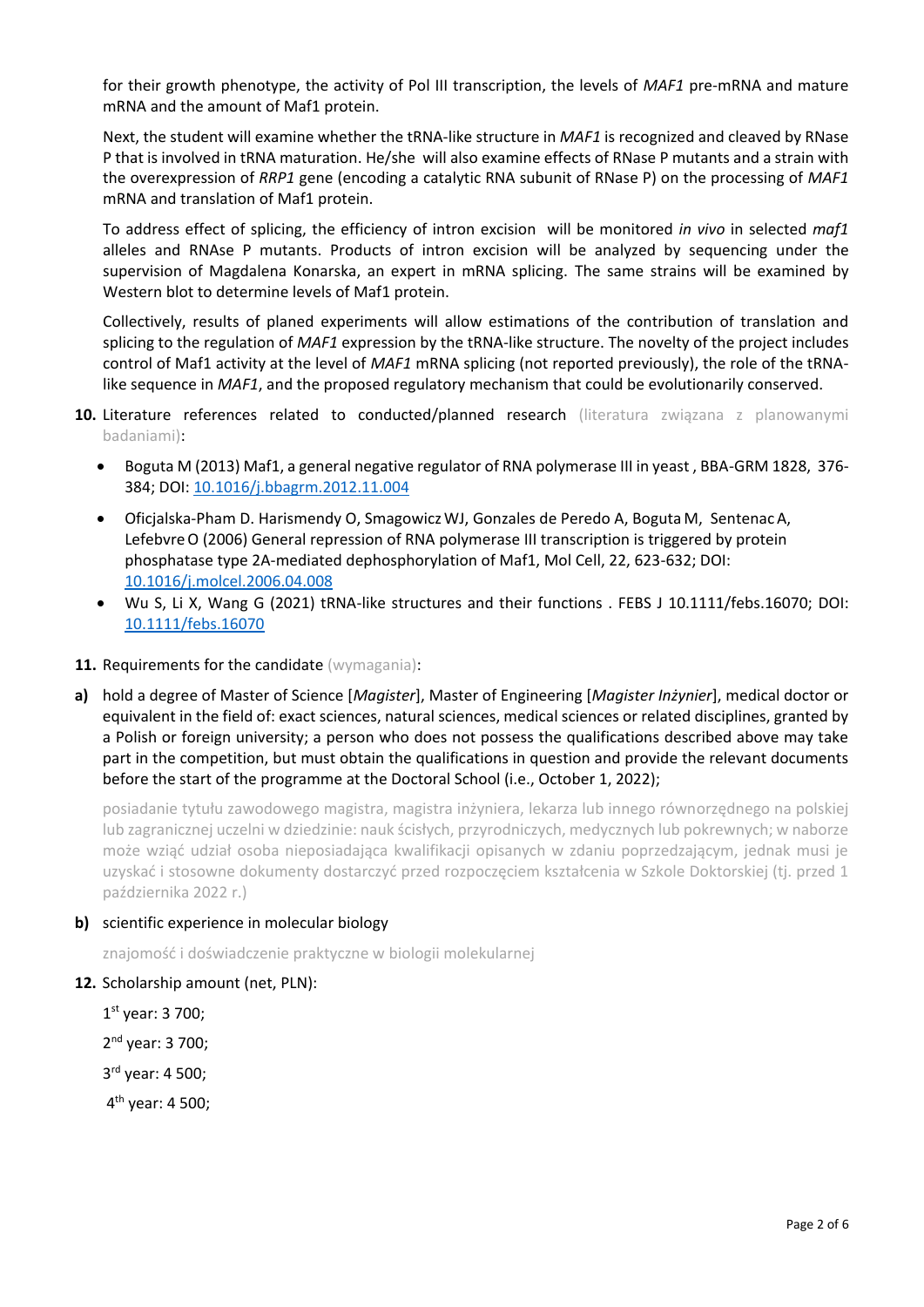Wysokość stypendium (netto, PLN):

Pierwszy rok: 3 700;

Drugi rok: 3 700;

Trzeci rok: 4 500;

Czwarty rok: 4 500;

# **13.** Number of positions available: 1

Liczba dostępnych miejsc: 1

# 14. Deadline for submission of documents: from June 1<sup>st</sup> to June 15<sup>th</sup>, 2022

Termin rozpoczęcia i zakończenia przyjmowania dokumentów: **od 1 czerwca 2022 do 15 czerwca 2022**

# **15.** Selected candidates will be invited for **the interview** that **will take place from 20th to 21st June 2022** (the exact date will be given in the invitation).

Wybrani kandydaci zostaną zaproszeni na rozmowę kwalifikacyjną, która odbędzie się w terminie **od 20 do 21 czerwca 2022** (dokładny termin zostanie przekazany w zaproszeniu na rozmowę).

# **16.** The recruitment procedure will be completed until **June 27th, 2022**

Termin rozstrzygnięcia konkursu: **27 czerwca 2022**

### **17.** Required documents:

**a)** an application for admission to the Doctoral School, together with consent to the processing of personal data for the recruitment procedure and a statement on familiarising oneself with recruitment rules and conditions; [\(link to the form\)](https://ibb.edu.pl/app/uploads/2022/05/application-form_doctoralschool_ibb-pas.docx)

podanie o przyjęcie do Szkoły Doktorskiej wraz ze zgodą na przetwarzanie danych osobowych na potrzeby postępowania rekrutacyjnego oraz oświadczeniem o zapoznaniu się z zasadami i warunkami rekrutacji; ([odnośnik do formularza](https://ibb.edu.pl/app/uploads/2022/05/application-form_doctoralschool_ibb-pas.docx))

# **b)** a copy of the diploma from a university or the candidate's statement on the estimated graduation date;

odpis dyplomu ukończenia uczelni wyższej lub oświadczenie kandydata o przewidywanym zakończeniu studiów;

**c)** a scientific curriculum vitae including information on the candidate's participation in scientific projects and other related activities, such as publications, involvement in science club, participation in academic conferences with an oral or poster presentation, national and international internships, prizes and awards, participation in grants, popularization of science, voluntary work;

życiorys naukowy zawierający informacje o udziale kandydata w projektach naukowych i innych aktywnościach związanych z działalnością naukową taką jak: publikacje, prace w kołach naukowych, udział w konferencjach naukowych z referatem, posterem, staże krajowe i zagraniczne, nagrody i wyróżnienia, udział w grantach, popularyzacji nauki, wolontariacie;

#### **d)** a list of completed university courses with marks;

wykaz ukończonych kursów uniwersyteckich wraz z ocenami;

# **e)** a motivation letter;

list motywacyjny;

# **f)** contact details to at least one academic adviser or academic staff member holding at least a doctor's degree, who has agreed to give an opinion on the applicant. The opinion should not be attached to the application;

dane kontaktowe do co najmniej jednego dotychczasowego opiekuna naukowego lub innego pracownika naukowego ze stopniem co najmniej doktora, który zgodził się wcześniej wydać opinię na temat kandydata. Opinii nie należy załączać do aplikacji;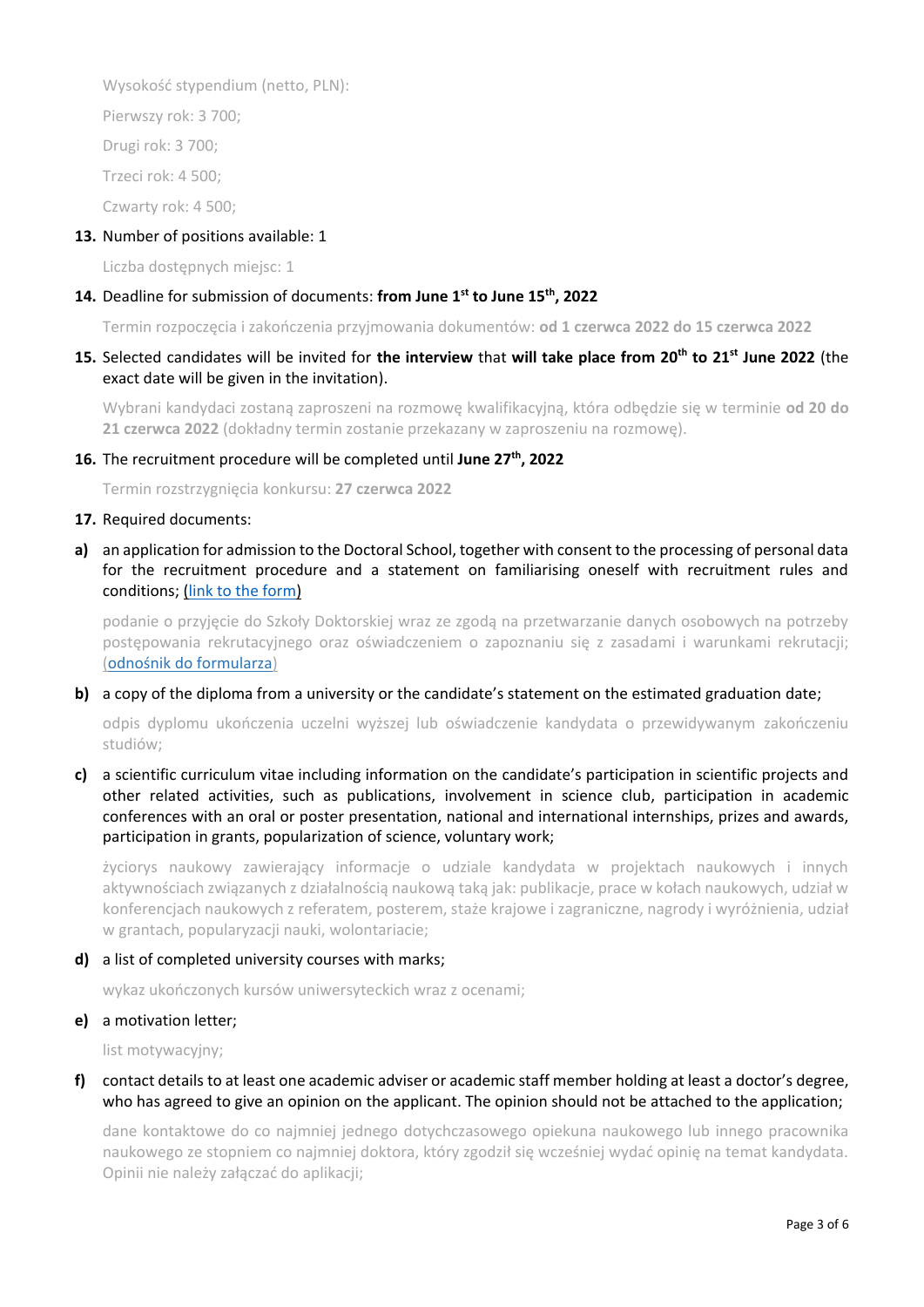**g)** in the case of having a disability certificate or a certificate on the degree of disability, or a certificate referred to in Article 5 and Article 62 of the Act of 27 August 1997 on Vocational and Social Rehabilitation and Employment of Persons with Disabilities - a statement of holding such certificate;

w przypadku posiadania orzeczenia o niepełnosprawności lub orzeczenia o stopniu niepełnosprawności albo orzeczenia, o którym mowa w art. 5 oraz art. 62 ustawy z dnia 27 sierpnia 1997 r. o rehabilitacji zawodowej i społecznej oraz zatrudnianiu osób niepełnosprawnych – oświadczenie o jego posiadaniu;

**h)** candidates holding a diploma of completing studies abroad shall additionally attach a certified translation of the diploma, including the supplement, into Polish or English, unless the diploma or an official copy thereof, including the supplement, has been issued in English.

kandydat legitymujący się dyplomem ukończenia studiów za granicą składa dodatkowo poświadczone tłumaczenie dyplomu, wraz z suplementem, na język polski lub angielski, chyba, że dyplom lub jego oficjalny odpis, wraz z suplementem, został wydany w języku angielskim;

- **18.** Language of documents (język dokumentów):
	- either English or Polish up to the candidate's choice (angielski lub polski do wyboru przez kandydata)

**19.** How to apply (jak złożyć aplikację):

• Use the Application form for admission to the Doctoral School [\(link to the form\)](https://ibb.edu.pl/app/uploads/2022/05/application-form_doctoralschool_ibb-pas.docx)

Użyj formularza Podania o przyjęcie do Szkoły Doktorskiej ([odnośnik do formularza](https://ibb.edu.pl/app/uploads/2022/05/application-form_doctoralschool_ibb-pas.docx))

• Merge all required documents as a single pdf file

Połącz wszystkie dokumenty w jeden plik formatu pdf

• Send this file as an attachment to [PhDschool-recruitment@ibb.waw.pl](mailto:PhDschool-recruitment@ibb.waw.pl) **or** post documents to

Doctoral School (room 41) Institute of Biochemistry and Biophysics Polish Academy of Sciences Pawinskiego 5a 02-106 Warszawa Poland

Wyślij plik pdf na adres [PhDschool-recruitment@ibb.waw.pl](mailto:PhDschool-recruitment@ibb.waw.pl) **lub** prześlij dokumenty na adres:

Szkoła Doktorska (pokój 41) Instytut Biochemii i Biofizyki Polska Akademia Nauk ul. Pawińskiego 5a 02-106 Warszawa Polska

• Include "**Procedure no. DSMBBC/2022/10**" and your first and last name as the subject of the e-mail

W tytule wiadomości e-mail umieść "**Procedure no. DSMBBC/2022/10"** oraz Twoje imię i nazwisko.

• The application must contain all documents described in section 17

Aplikacja musi zawierać wszystkie dokumenty opisane w punkcie 17

- **20.** The recruitment process consists of two stages:
- **a)** selection of candidates by the Committee based on their previous achievements and academic performance presented in the documents submitted; for each position no more than 4 applicants who have achieved the highest scores, but no less than 60% of the maximum points, shall be qualified for the next stage;
- **b)** an interview conducted by the Committee including in particular: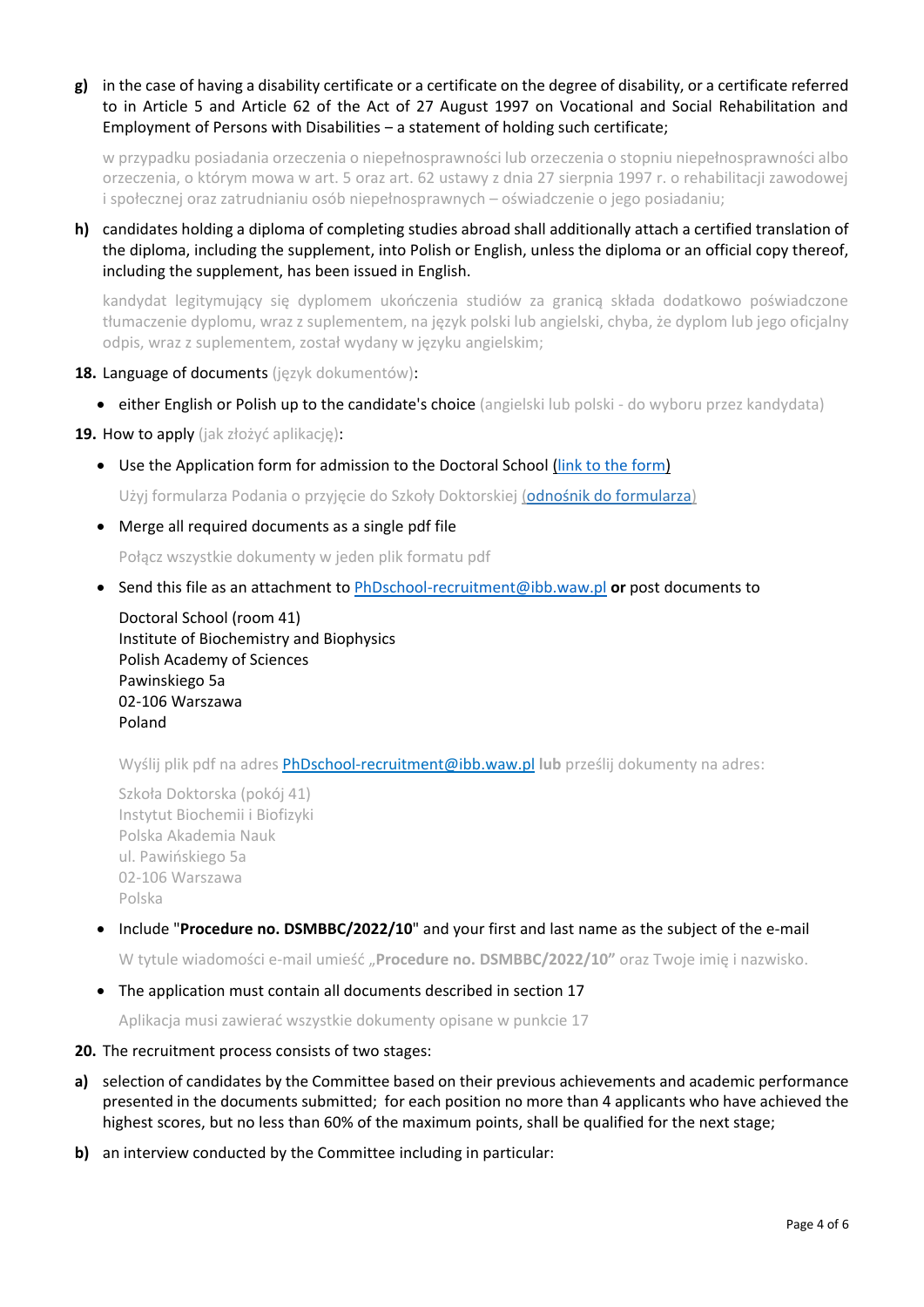- a presentation delivered by the candidate containing the outcomes of his/her research (a Master's thesis or other research work carried out by the candidate); the presentation must not last longer than 10 minutes;
- questions asked by the members of the Committee related to the presented project, the methods used and interpretation of the results obtained;
- questions asked by the members of the Committee related to the proposed PhD programme described in the recruitment announcement;
- questions related to the candidate's motivation for scientific work.

Rekrutacja składa się z dwóch etapów:

- **a)** selekcji kandydatów przez Komisję na podstawie dotychczasowych osiągnięć i wyników w nauce przedstawionych w złożonych dokumentach; dla każdego oferowanego miejsca do kolejnego etapu zakwalifikowane zostaną nie więcej niż 4 osoby, które uzyskały najlepszą ocenę, nie mniejszą jednak niż 60% maksymalnej liczby punktów.
- **b)** rozmowy kwalifikacyjnej z Komisją, która obejmuje:
	- prezentację podczas której kandydat przedstawia wyniki swoich badań (pracy magisterskiej lub innej pracy badawczej wykonanej przez kandydata); prezentacja może trwać nie dłużej niż 10 minut;
	- zadanie pytań przez członków Komisji sprawdzających znajomości tematyki przedstawionej przez kandydata, stosowanych przez niego metod oraz umiejętności interpretacji uzyskanych wyników;
	- zadanie pytań przez członków Komisji sprawdzających znajomość tematyki wymienionej w ogłoszeniu o rekrutacji (proponowanym programie badawczym);
	- poznanie motywacji kandydata do pracy naukowej.
- 21. Language of interview (język rozmowy kwalifikacyjnej)
	- either English or Polish up to the candidate's choice (angielski lub polski do wyboru przez kandydata)
- **22.** Criteria for evaluation of candidates:
- **a)** Stage One
	- learning outcomes (a scale of the evaluation:  $0.0 6.0$  points);
	- participation in a scientific project or an academic conference (a poster or oral presentation) (a scale of the evaluation:  $0.0 - 1.0$  points);
	- co-authorship of a research paper (depending on the role in the publication) (a scale of the evaluation: 0.0  $-1.0$  points);
	- involvement in science club (a scale of the evaluation: 0.0 or 0.5 points);
	- other achievements, e.g., awards, honors, scholarships, domestic and foreign internships, voluntary work, popularization of science (a scale of the evaluation:  $0.0 - 1.5$  points).
- **b)** Stage Two
	- understanding of the project performed and methods used; the ability to interpret the results obtained; knowledge in the field related to the presented project (a scale of the evaluation: 0-10 points);
	- knowledge in the field related to the proposed PhD programme described in the recruitment announcement (a scale of the evaluation: 0-10 points);
	- form of presentation of the candidate's results (a scale of the evaluation: 0-3 points).

Kryteria oceny:

**a)** Etap pierwszy

• wyniki uzyskane w trakcie kształcenia (skala oceny 0,0 - 6,0 pkt.)